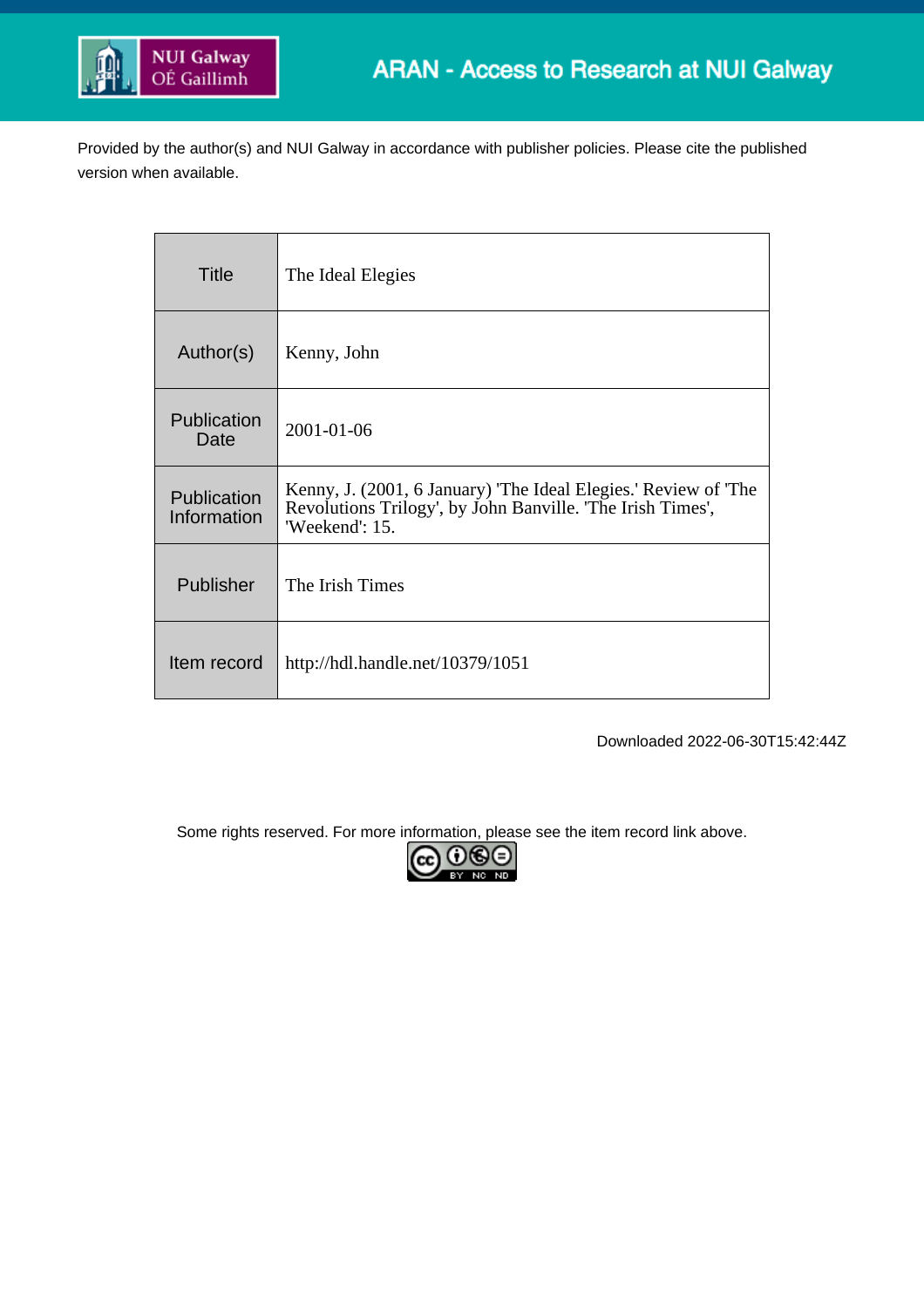## **The Ideal Elegies**

## **John Kenny**

**The Revolutions Trilogy: Doctor Copernicus, Kepler, The Newton Letter.**  By John Banville. Picador. 570pp, £18.99 in UK.

In an ambitious article for the *New York Times* in 1985, titled "Physics and Fiction: Order from Chaos", John Banville proposed a resolution of the "two cultures" debate. Working with a version of Heisenberg's uncertainty principle ("we cannot investigate darkness by bathing it in light"), he suggested that modern literature and science are in an identical quandary: "The dream of certainty, of arriving at a simple, elegant, and above all concrete answer, has had to be abandoned … as science moves away from the search for blank certainties it takes on more and more the character of poetic metaphor, and since fiction is moving, however sluggishly, in the same direction, perhaps a certain seepage between the two streams is inevitable."

While Banville's take on scientific theory elicited some corrective responses, the veracity of his manipulations is fundamentally unimportant; creativity, as he pointed out elsewhere, is often better served by an artist's passionate misreading of ideas than by clinically accurate interpretation. At the time, Banville was in the process of devising his own extended version of science as poetic metaphor: a quartet of novels which, projectively, would move from the imprecisions of Renaissance cosmology into the complexities of twentieth-century physics. The *Revolutions Trilogy* presents the first three books of this schema: *Copernicus* (1976), *Kepler* (1981) and *The Newton Letter* (1982) — the fourth novel, *Mefisto* (1986), though narrated by a contemporary mathematical genius, deviated somewhat from the original conception and its exclusion from this omnibus is thereby seemingly justified.

Those already familiar with this set of novels may question the new arrangement. New readers, whether recruited by Banville's more popular recent works or otherwise, can be encouraged by the fact that enjoyment is not dependent here on detailed background knowledge of science, history or individual biographies. Amid a handful of scholarly books, the single most important acknowledged source is Arthur Koestler's eminently accessible cosmological history, *The Sleepwalkers* (1959), and the constructed lives of the three scientists are primarily used, much in the way Joyce used *The Odyssey*, as a means of working towards other ends. All three novels are, as Banville's own qualification of postmodern self-reflexivity has it, "a way of writing about the creative process without writing about a man who is writing a book about a man who is writing a book about a man who is writing a book".

The only novels Banville has delivered principally in the third person, *Copernicus* and *Kepler* are best considered as a pair. The story of Polish astronomer Nicholas Copernicus (1473-1543), initiator of the change from a geocentric to a heliocentric view of the heavens, is one of Banville's most atmospheric. An unattractive personality in the history of Western thought, Copernicus is yet viewed sympathetically as he is taken from childhood through to death in a late-medieval world of intellectual blindness, stench and violence. Johannes Kepler (1571-1630), German astronomer at the Danish court, first appears at mid-life in a beautiful opening passage: "Johannes Kepler, asleep in his ruff, has dreamed the solution to the cosmic mystery. He holds it cupped in his mind as in his hands he would a precious something of unearthly frailty and splendour. O do not wake!" An adventurous